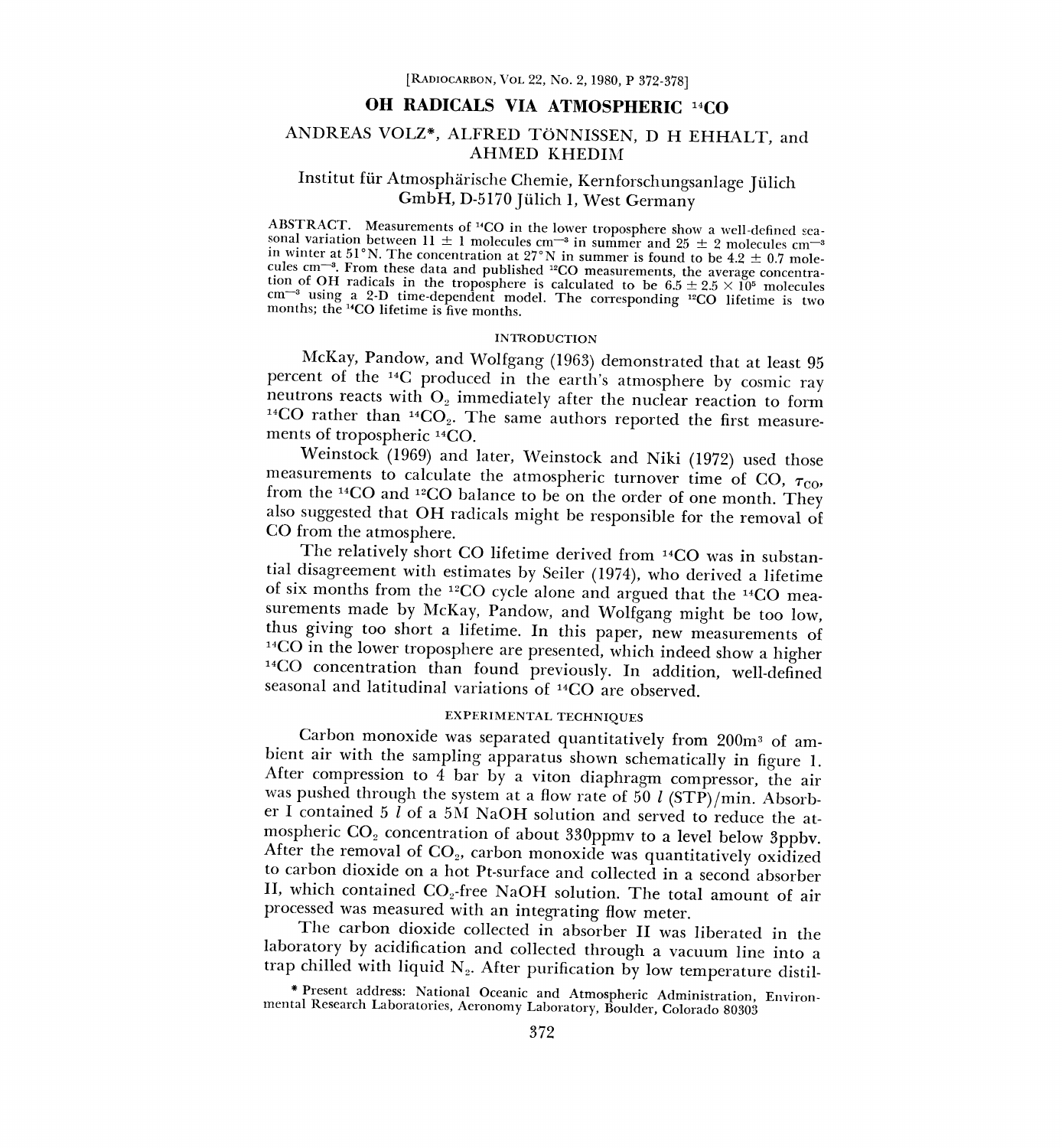lation and gas chromatography on charcoal, the  $CO<sub>2</sub>$  was transferred into a proportional gas counter. The counter had a total volume of 55m1, a background counting rate of 0.30cpm and a sensitive volume of 42m1. The counting system was calibrated by counting  $CO<sub>2</sub>$  samples prepared from the 14C-standard of the Institut fur Umweltphysik, University of Heidelberg, West Germany.

The error of the  $14C/12C$  determination employing a 4-day counting period was usually 3 to 5 percent. To calculate the error of the absolute concentration of 14C0, the uncertainty introduced by contamination or losses during sample collection had to be taken into account. The latter were determined by simultaneous collection of an air sample whose CO concentration was measured by gas chromatography and compared to the CO concentration calculated from the amount of  $CO<sub>2</sub>$  collected in absorber II and the total amount of air processed. A more detailed discussion of the techniques and their uncertainties is given by Volz and others (1979).

#### RESULTS

The air samples were collected at a rural site near Jülich, West Germany (51°N) over a two-year period starting in May 1977. Additional samples were obtained at Miami, Florida (27°N) in September 1977 and during a cruise of  $RV$  Knorr (Woods Hole Oceanographic Institute) in the Mediterranean and Atlantic during April 1976. The measured <sup>14</sup>CO concentrations are summarized in table 1 together with the earlier reentrations are summarized in table 1 together with the earlier re-<br>by McKay, Pandow, and Wolfgang (1963).<br>An examination of the <sup>14</sup>CO data in table 1 reveals a well-defined<br>angl variation at 51°N with a maximum concentra sults by McKay, Pandow, and Wolfgang (1963).

seasonal variation at 51°N with a maximum concentration of 25  $\pm$  2 molecules cm<sup>-3</sup> in winter and a minimum concentration of  $11 \pm 1$  molecules  $cm^{-3}$  during summer. Details of the seasonal variation are shown



Fig 1. Schematic diagram of the apparatus for separation of carbon monoxide from ambient air.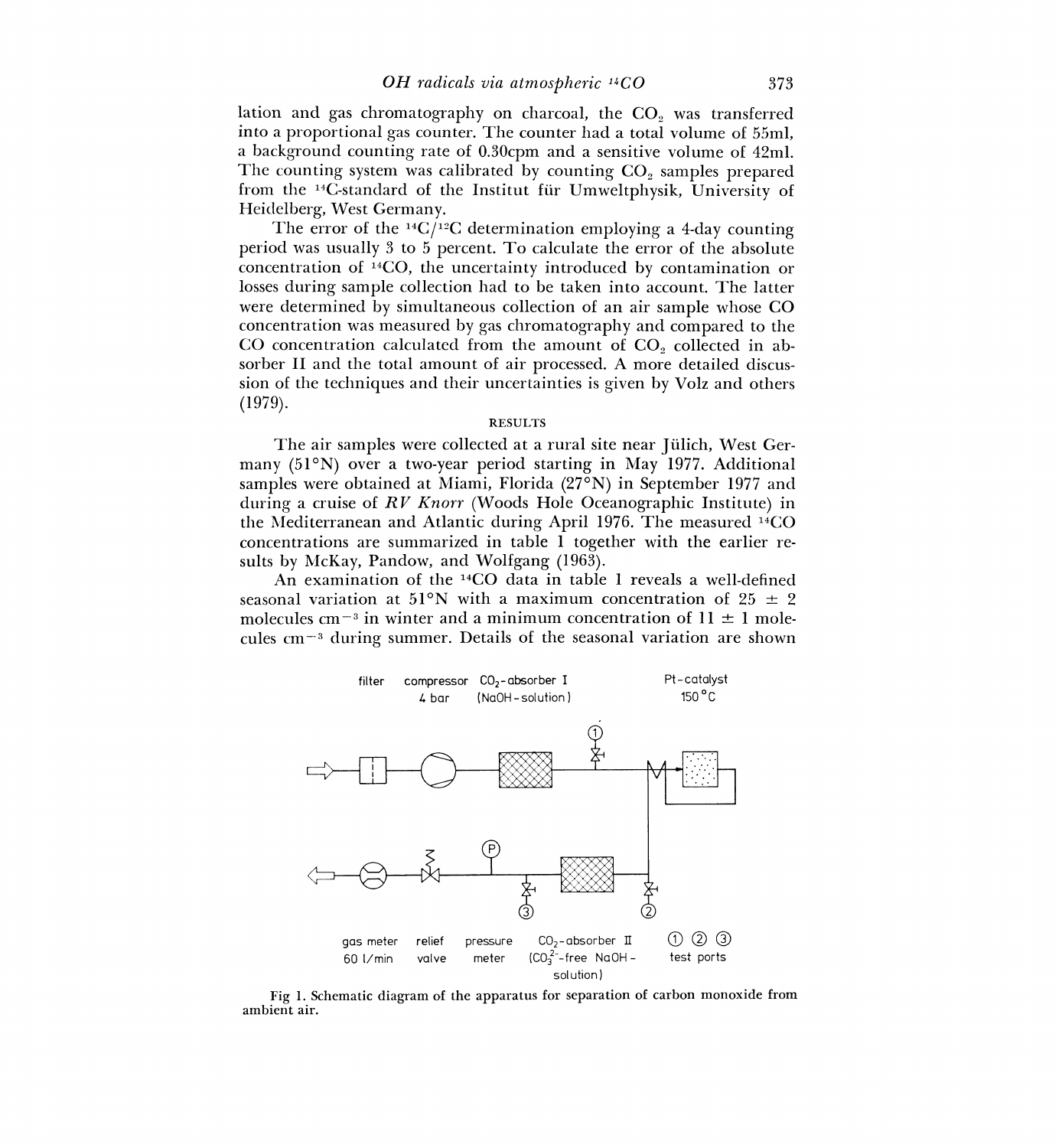| Date            | Location      | Latitude       | з<br>molecules cm         |
|-----------------|---------------|----------------|---------------------------|
| 05/25/77        | Julich        | $51^{\circ}$ N | $13.8 \pm 1.6$            |
| 07/14/77        | Jülich        | 51°N           | $9.4 \pm 2.7$             |
| 08/17/77        | Jülich        | 51°N           | $10.8 \pm 1.7$            |
| 11/01/77        | Jülich        | $51^{\circ}$ N | $16.8 \pm 3.5$            |
| 12/07/77        | Jülich        | 51°N           | $23.3 \pm 4.0$            |
| 12/13/77        | Jülich        | 51°N           | $20.9 \pm 1.4$            |
| 01/13/78        | Jülich        | 51°N           | $29.0 \pm 2.1$            |
| 01/23/78        | Jülich        | 51°N           | $22.9 \pm 2.8$            |
| 02/12/78        | Jülich        | 51°N           | $24.2 \pm 1.6$            |
| 02/19/78        | Jülich        | 51°N           | $23.8 \pm 1.7$            |
| 07/20/78        | Jülich        | 51°N           | $12.1 \pm 3.2$            |
| 09/06/78        | Jülich        | 51°N           | $10.5 \pm 1.7$            |
| 09/17/78        | Jülich        | $51^{\circ}$ N | $12.4 \pm 1.8$            |
| 09/20/78        | Jülich        | 51°N           | $12.8 \pm 1.4$            |
| 04/08/76        | Mediterranean | 36°N           | $14.7 \pm 1.5$            |
| 04/15/76        | Atlantic      | 36°N           | $15.3 \pm 2.0$            |
| 04/22/76        | Atlantic      | 43°N           | $19.1 \pm 1.8$            |
|                 |               |                |                           |
| 09/10/77        | Miami         | 27°N           | $4.2 \pm 0.7$             |
| 09/12/77        | Niami         | $27^{\circ}$ N |                           |
| 02/60           | Buffalo       | 43°N           | 8                         |
| (McKay, Pandow, |               |                | (average of<br>3 samples) |
| and Wolfgang,   |               |                |                           |

TABLE 1<br>Measurements of 14CO at ground level

1963)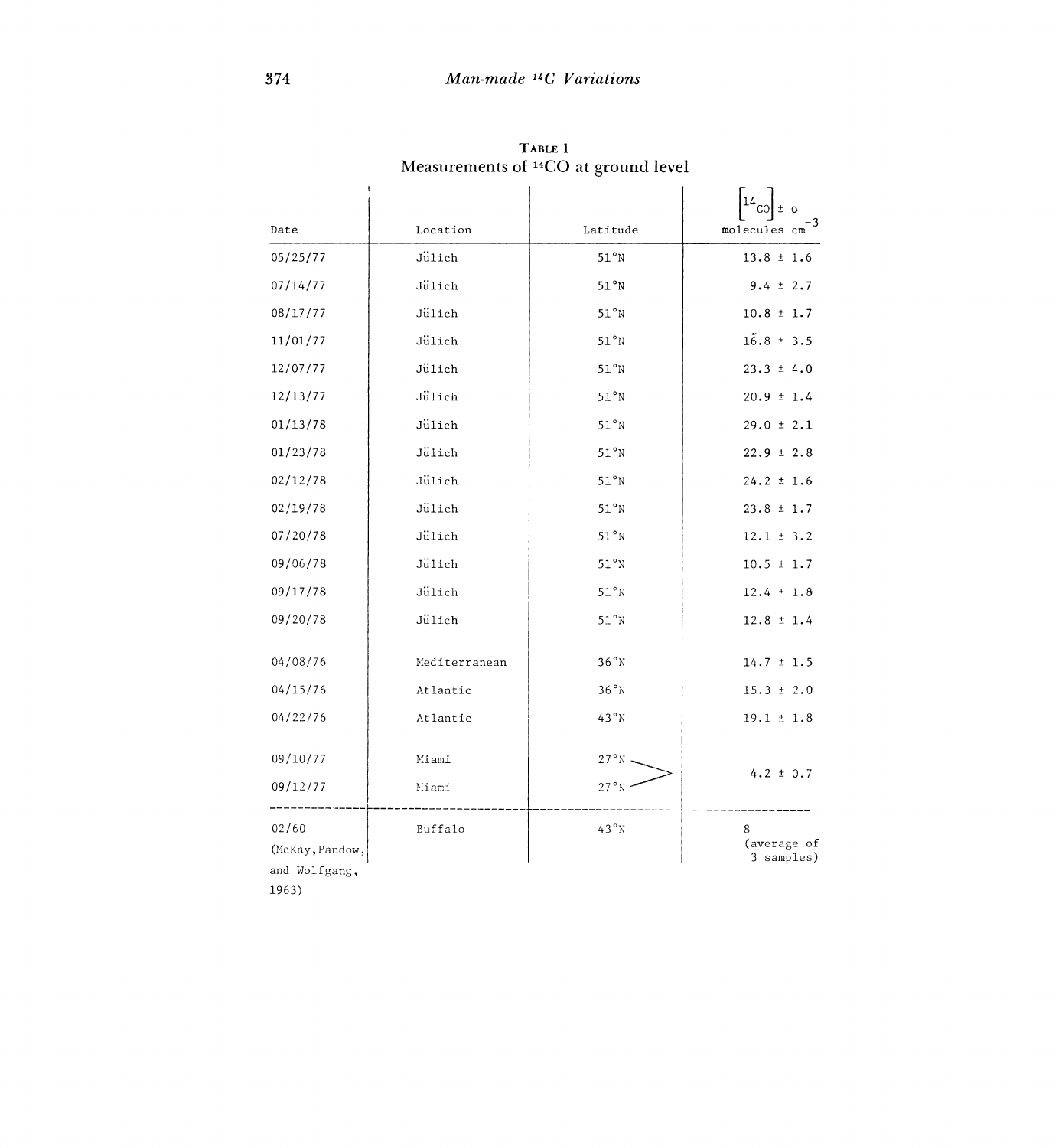more clearly by figure 2. The observations at different latitudes also indicate a marked latitudinal variation with higher 1400 concentrations at higher latitudes and lower values in the tropics. Thus, the data from the  $RV$  Knorr cruise indicate a decrease from 19 molecules cm<sup>-3</sup> at 43°N latitude to 15 molecules  $cm^{-3}$  at 36°N latitude during April 1976. An even larger effect is observed between Miami, with a <sup>14</sup>CO concentration of 4 molecules cm-3 at 27°N latitude, and Julich, with 12 molecules  $cm^{-3}$  at  $51^{\circ}N$  latitude (cf fig 3). Both measurements were made in September.

The  $^{14}CO$  concentrations reported here for winter at  $51°N$  are about three times higher than the earlier measurements of McKay, Pandow, and Wolfgang (1963) at 43°N latitude. The difference in latitude can account only for a part of this discrepancy  $(cf$  fig 3). The major part seems to be due to the fact that McKay, Pandow, and Wolfgang (1963) could give only a crude value of the  $12CO$  mixing ratio. Although the  $14C/12C$  ratio in carbon monoxide was measured precisely, only a rather uncertain value for the <sup>14</sup>CO mixing ratio or <sup>14</sup>CO concentration can be derived from their measurements. As Seiler (1974) already pointed out, the 1200 mixing ratio of 0.3ppmv quoted by McKay, Pandow, and Wolfgang seems low in view of the mixing ratios around lppmv various authors have found in industrialized areas (cf Seiler and Zankl, 1976). Such mixing ratios would increase the <sup>14</sup>CO concentration derived from



Fig 2. The measured seasonal variation of <sup>14</sup>CO at 51°N latitude. The early measurements by McKay, Pandow, and Wolfgang (1963) are also indicated. The dashed curve represents the computed seasonal variation for  $\overline{|OH|}$ and  $P_{b10} = 1250 \times 10^{12} g \text{ CO/yr}.$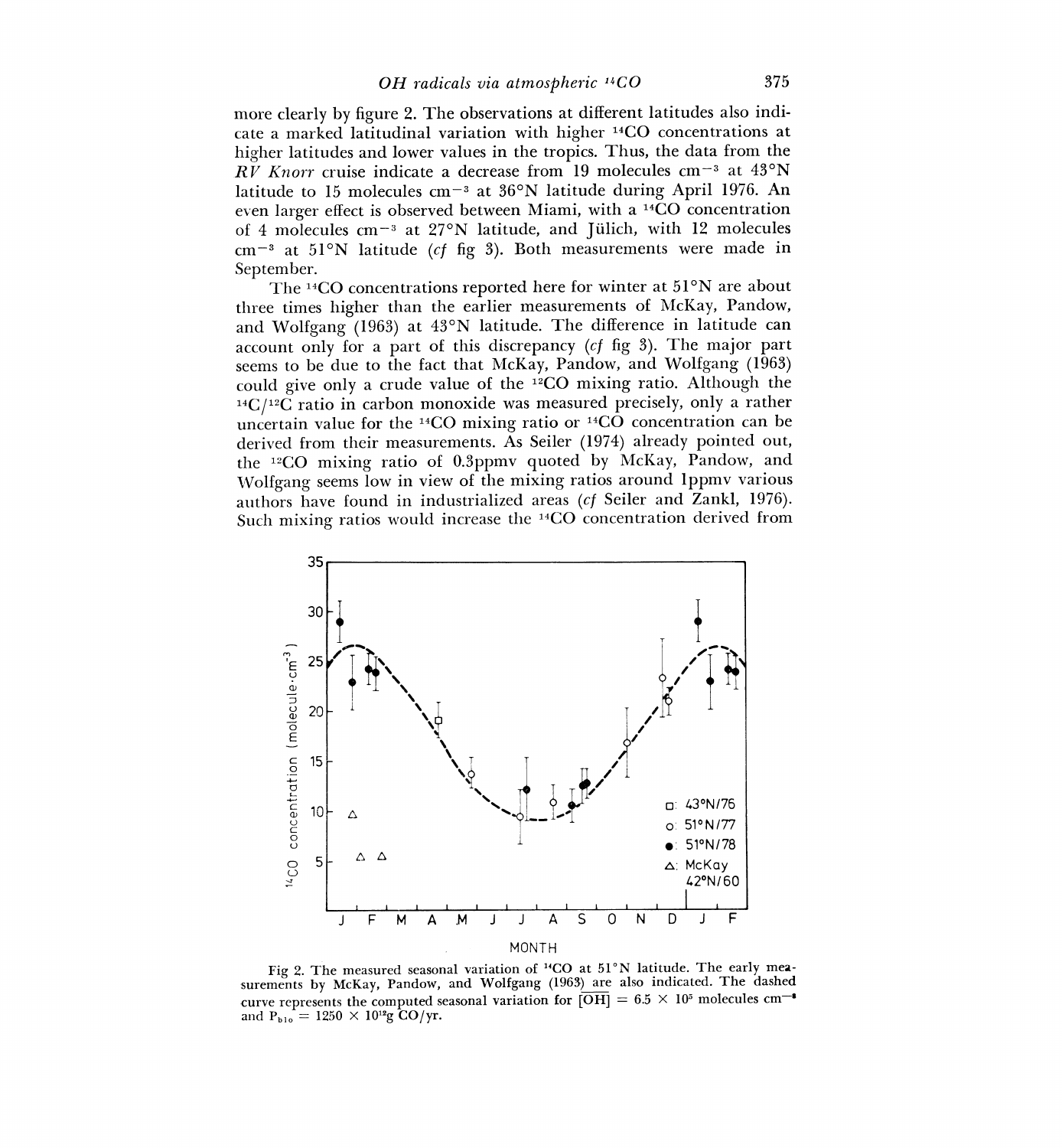the data of McKay, Pandow, and Wolfgang to a value more in line with the present study.

### DISCUSSION

The observed seasonal variation of  $14CO$  can be described by the time dependent balance equation

$$
\frac{\mathrm{d} \left[ \mathrm{^{14}CO} \right]}{\mathrm{d}t} = P - D + \mathrm{div} \, \Phi \,, \tag{1}
$$

where  $[$ <sup>14</sup>CO] is the concentration of <sup>14</sup>CO, P, and D are the combined sources and sinks, and div  $\Phi$  is the flux of <sup>14</sup>CO into the volume considered. In order to establish the source and sink terms, we discuss first the known sources and sinks of 12C0:

 $P_{foss}:$  Emissions from fossil-fuel burning contribute about 640  $\times$  10<sup>12</sup>g <sup>12</sup>CO/yr (Seiler, 1974).

 $P_{CH}$ : For each CH<sub>4</sub> molecule oxidized by OH radicals eventually one CO molecule is formed. Thus, the strength of this source is virtually equal to the  $CH<sub>4</sub>$  destruction rate:

$$
P_{\text{CH}_4} = k_3 \text{ [CH}_4\text{][OH]} \tag{2}
$$

where k<sub>3</sub> is the temperature dependent rate coefficient of the reaction<br>  $CH_4 + OH \rightarrow CH_3 + H_2O$  (3)

$$
CH4 + OH \rightarrow CH3 + H2O
$$
 (3)

 $P_{\text{bio}}$ : CO is also released from organic material either directly by incomplete combustion or indirectly by the emission of precursor gases (nonmethane hydrocarbons), which are rapidly oxidized to CO in the atmo-



Fig 3. The calculated latitudinal distribution of <sup>14</sup>CO in the lower troposphere during September. The dashed curve was computed for P<sub>bio</sub> = 0 and  $\overline{[OH]}$  = 4.8 × 10<sup>6</sup> molecules cm<sup>-3</sup>, the full curve for P<sub>bio</sub> = 12 molecules cm<sup>-3</sup>. Open circle represents the measurements from Miami ( $27^{\circ}$ N; September 1977); full circle represents the average of three measurements at Jülich ( $51^{\circ}$ N; September 1978).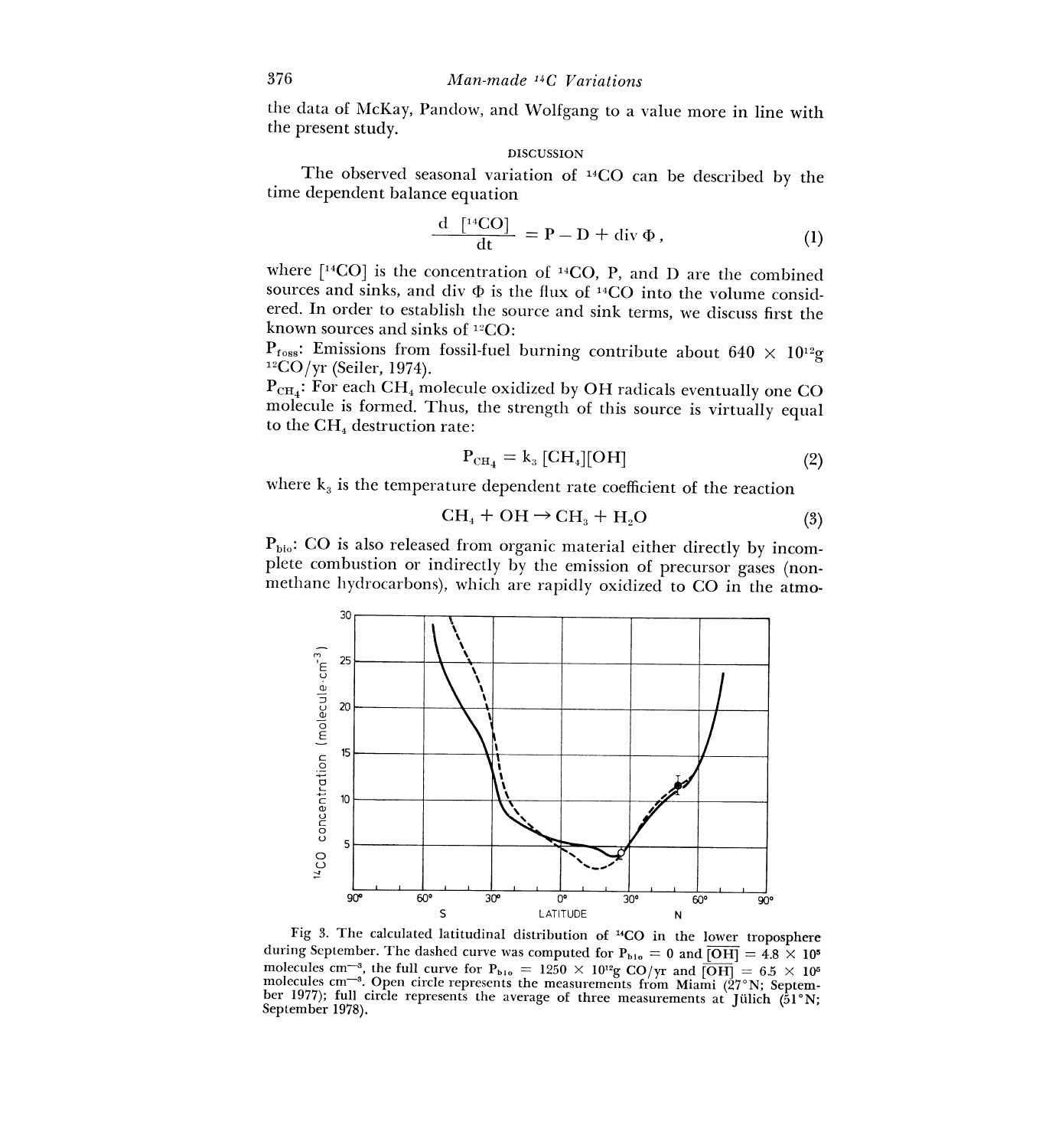spheric boundary layer and can, therefore, be treated like a direct emission of CO (Zimmerman and others, 1978).

 $D_{0H}$ : Destruction by OH radicals is by far the most important sink of atmospheric CO

$$
CO + OH \rightarrow CO2 + H
$$
 (4)

and we can write:

$$
D_{\text{OH}} = k_4 \text{[CO][OH]} , \qquad (5)
$$

where  $k_4$  is the (pressure-dependent) rate coefficient for reaction (4).  $D<sub>soil</sub>$ : CO is also removed by soil uptake. The uptake rate is proportional to the CO concentration above the soil and a deposition velocity  $v<sub>s</sub>$ , which has been determined by Liebl and Seiler (1976) to average 0.04 cm  $\cdot$  s<sup>-1</sup>. Thus, we can write:

$$
\mathbf{D}_{\text{soil}} = [\text{CO}] \cdot \mathbf{v}_{\text{s}} \tag{6}
$$

Equation (1) then becomes for  $12^{\circ}CO$ :

$$
\frac{d}{dt} \frac{[^{12}CO]}{dt} = P_{f\text{obs}} + k_3 \left[ CH_4 \right] [OH] + P_{bio} - k_4 \left[ ^{12}CO \right] [OH] - [^{12}CO] v_s + div \Phi
$$
\n(7)

All natural sources of carbon monoxide contribute to the <sup>14</sup>CO budget and their relative source strength can be assessed by their specific <sup>14</sup>C/<sup>12</sup>C ratio R. R<sub>toss</sub> equals zero since all the <sup>14</sup>C originally present in fossil fuels has already decayed.  $R_{CH_4}$  has been redetermined recently to  $1.2 \times 10^{-12}$  by Levin (1978). For  $P_{bio}$  we adopt the isotopic ratio of recent organic material, which is  $1.5 \times 10^{-12}$  for the year 1977, when most of the <sup>14</sup>CO measurements were performed. However, the major source of <sup>14</sup>CO proportional to the <sup>14</sup>C production rate, which has been calculated by the atmosphere is the production by cosmic ray neutrons. It is directly 10sial fuels has a leready decayed.  $\text{Ker}_{\text{crit}}$  has been redetermined recently to<br>1.2 × 10<sup>-12</sup> by Levin (1978). For  $\text{P}_{\text{bin}}$  we adopt the isotopic ratio of recent<br>organic material, which is  $1.5 \times 10^{-12}$  for the y Lingenfelter (1963) as a function of height and geomagnetic latitude. The source strength is  $2.0 \times 10^{26}$  molecules/yr in the troposphere, which is about 70 percent of the total annual  $^{14}CO$  production.

The corresponding balance equation for  $^{14}CO$  is:

$$
\frac{\mathrm{d} \quad [^{14}\text{CO}]}{\mathrm{d}t} = P_{\text{cosm}} + R_{\text{bio}}P_{\text{bio}} +
$$
\n
$$
R_{\text{CH}_4} \cdot k_3 \text{ [CH}_4][\text{OH}] - k_4 \text{ [}^{14}\text{CO}][\text{OH}] - \text{ [}^{14}\text{CO} \text{]} \text{ } v_s + \text{div } \Phi \tag{8}
$$

Two parameters in the CO balance are poorly known: the tropospheric concentration of OH radicals and the magnitude of the biological sources. Using the <sup>14</sup>CO data presented here and the <sup>12</sup>CO data given by Seiler and Schmidt (1974), two relations can be established between  $P_{bio}$ and the average tropospheric OH concentration, [OH], from equations (7) and (8). For that purpose, both equations were to be solved using a 2-D time-dependent model. During the calculations, a 2-D OH field was adopted from the model itself (Derwent and Curtis, 1977) as a function of time of year. This field was then scaled at any given time, latitude, and altitude using a common scale factor  $f_{\text{OH}}$ . This scale factor was then optimized for various assumptions of  $P_{bio}$  until the deviations between